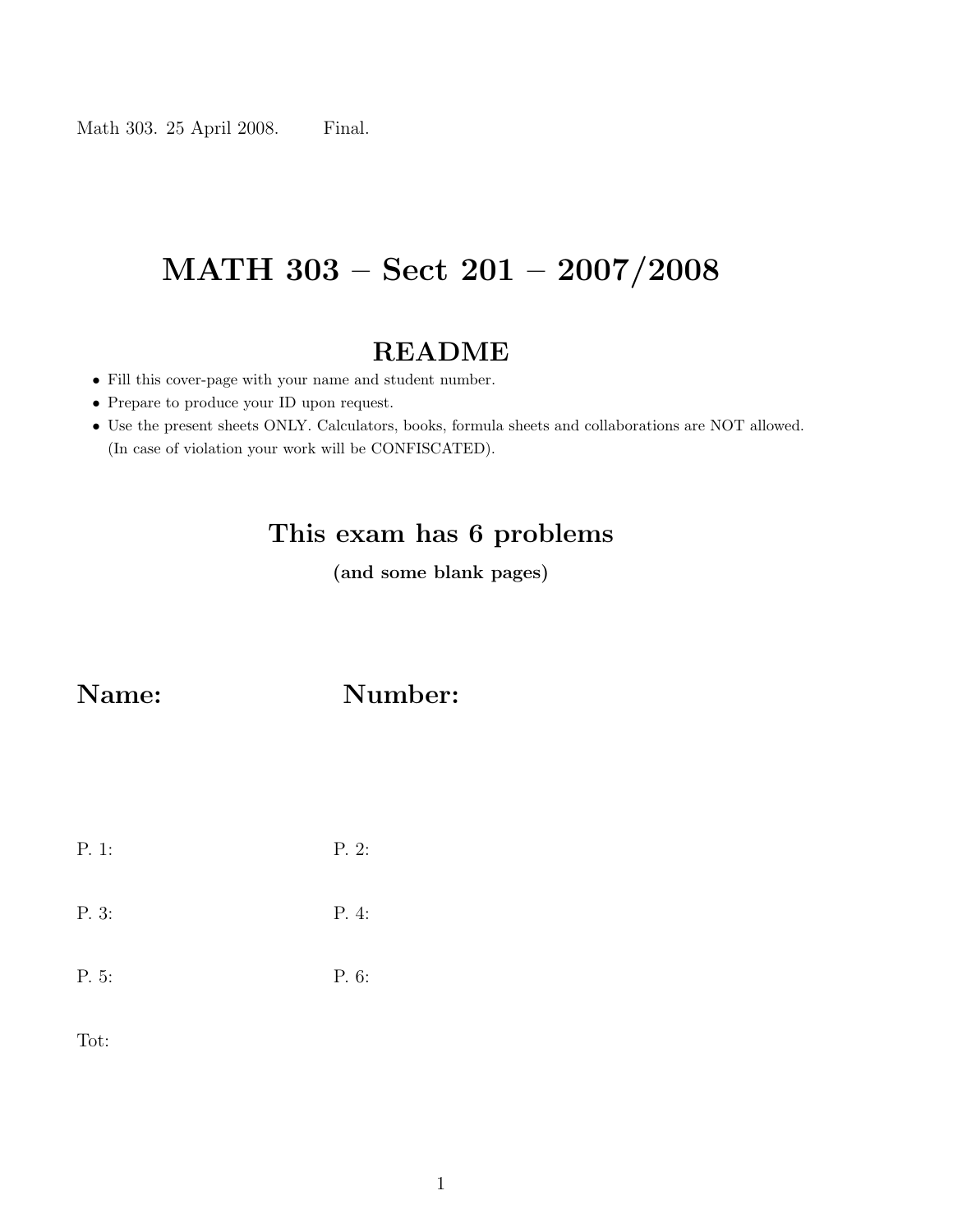### Problem 1

A Markov chain has space state {1, 2, 3, 4, 5, 6} and transition matrix

$$
P = \begin{pmatrix} 0 & 0 & 3/4 & 0 & 1/4 & 0 \\ 0 & 2/5 & 0 & 0 & 1/5 & 2/5 \\ 0 & 2/3 & 0 & 1/3 & 0 & 0 \\ 2/7 & 0 & 5/7 & 0 & 0 & 0 \\ 0 & 0 & 0 & 0 & 1 & 0 \\ 0 & 1 & 0 & 0 & 0 & 0 \end{pmatrix}
$$

- a) Find the communicating classes.
- b) For each state of the chain, write, with a short explanation, if it is transient, null recurrent or positive recurrent.
- c) For each state of the chain, write, with a short explanation, the period.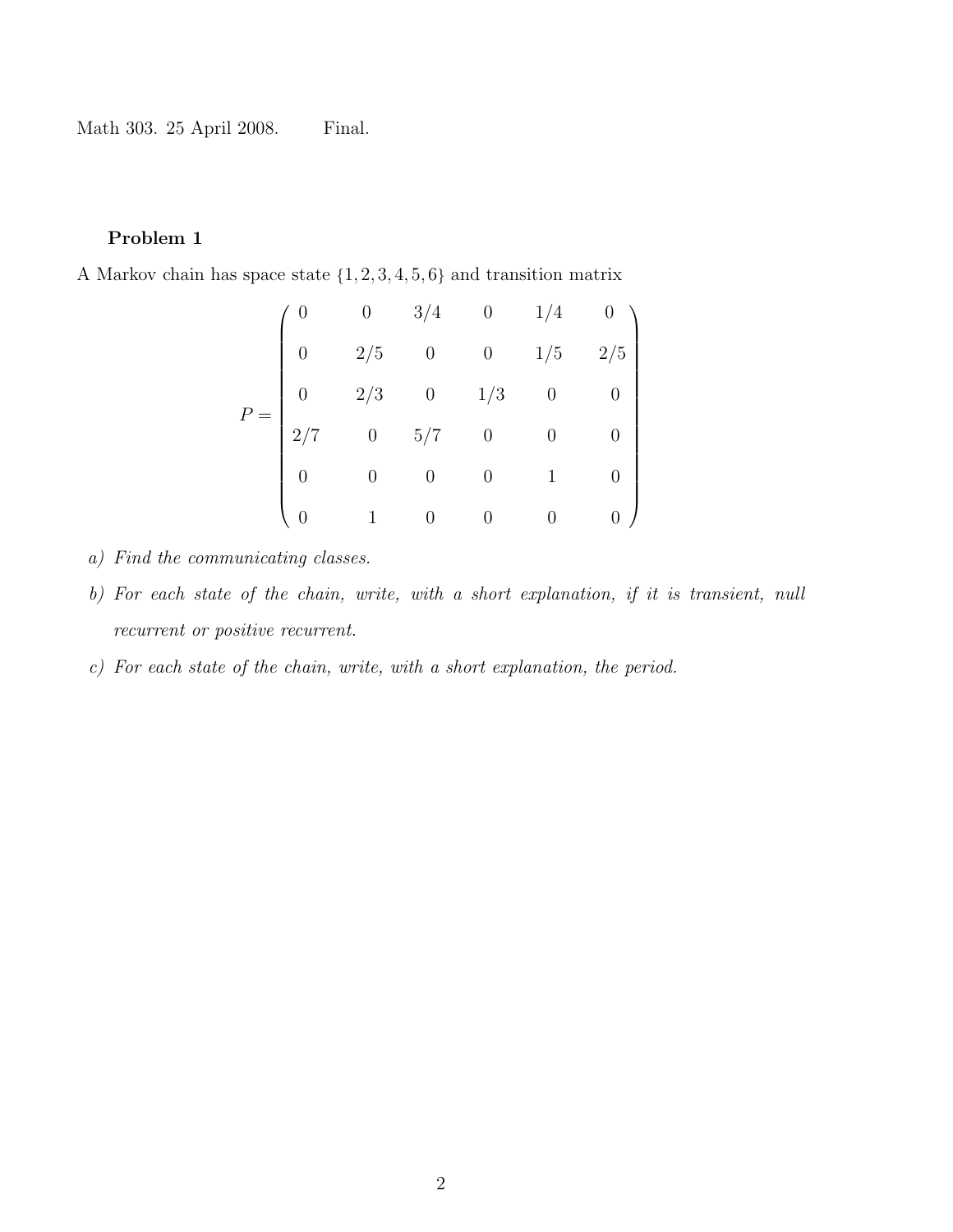#### Problem 2

Henry has three houses, one in Vancouver, one in Berlin and one in Prague, and he likes to spend some years in each of them. He may change place in the end of the year, and decides his destination according to the following rule:

- if he has spent one year in Vancouver, for the next year he is equally likely to move to Berlin or Prague if cheap flights to Europe are available; otherwise he has to remain in Vancouver one more year;
- if he has spent a year in Berlin, he moves to Vancouver if there is a cheap flight to North America, otherwise moves to Prague;
- if he has spent one year in Prague, he is equally likely to spend the next year in Prague or Berlin.

Suppose that, in the end of any given year, a cheap flight to Europe is available with probability 2/3, and a cheap flight to North America is available with probability 1/2. And let  $X_n$  be the city in which Henry sojourns in the *n*-th year:  $\{X_n\}$  is a Markov chain.

- a) Find the state-space and the transition probability of  $\{X_n\}$ .
- b) Compute the long-run proportion of years that Henry spends in Berlin or Prague.
- c) Compute the long-run proportion of times that Henry moves from Berlin to Prague.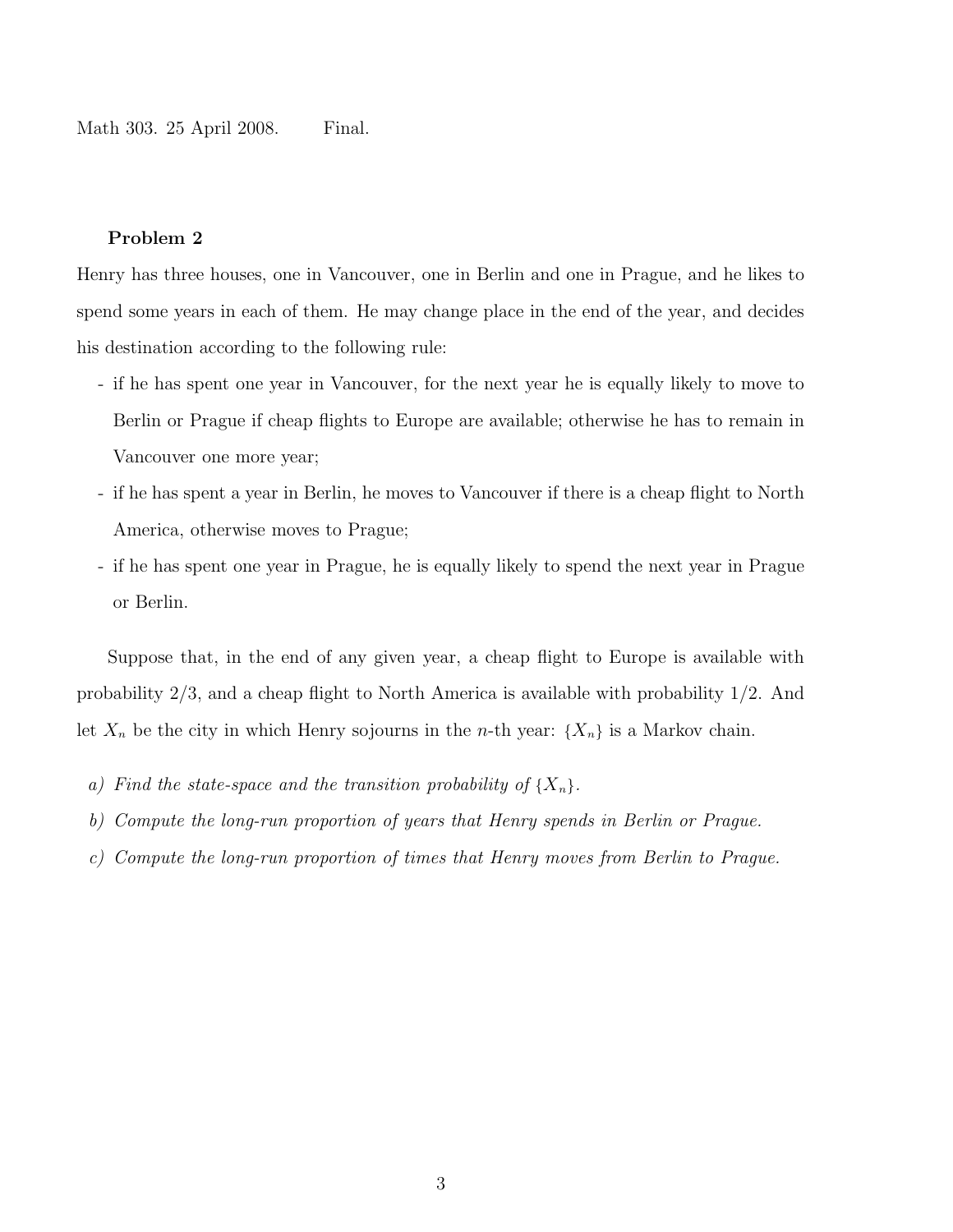#### Problem 3

In a population of bacteria, each individual lives one day, then either dies with probability 1/4 or splits into two offsprings. Suppose that on the 31st of December 2007 the population of bacteria is made of one individual.

- a) Find the expected number of individuals in the population on the 3rd of January 2008.
- b) Find the probability that the population will eventually die out.
- c) Find the probability that the population will eventually die out, given that on the 6th of January 2008 the population is made of 2 individuals.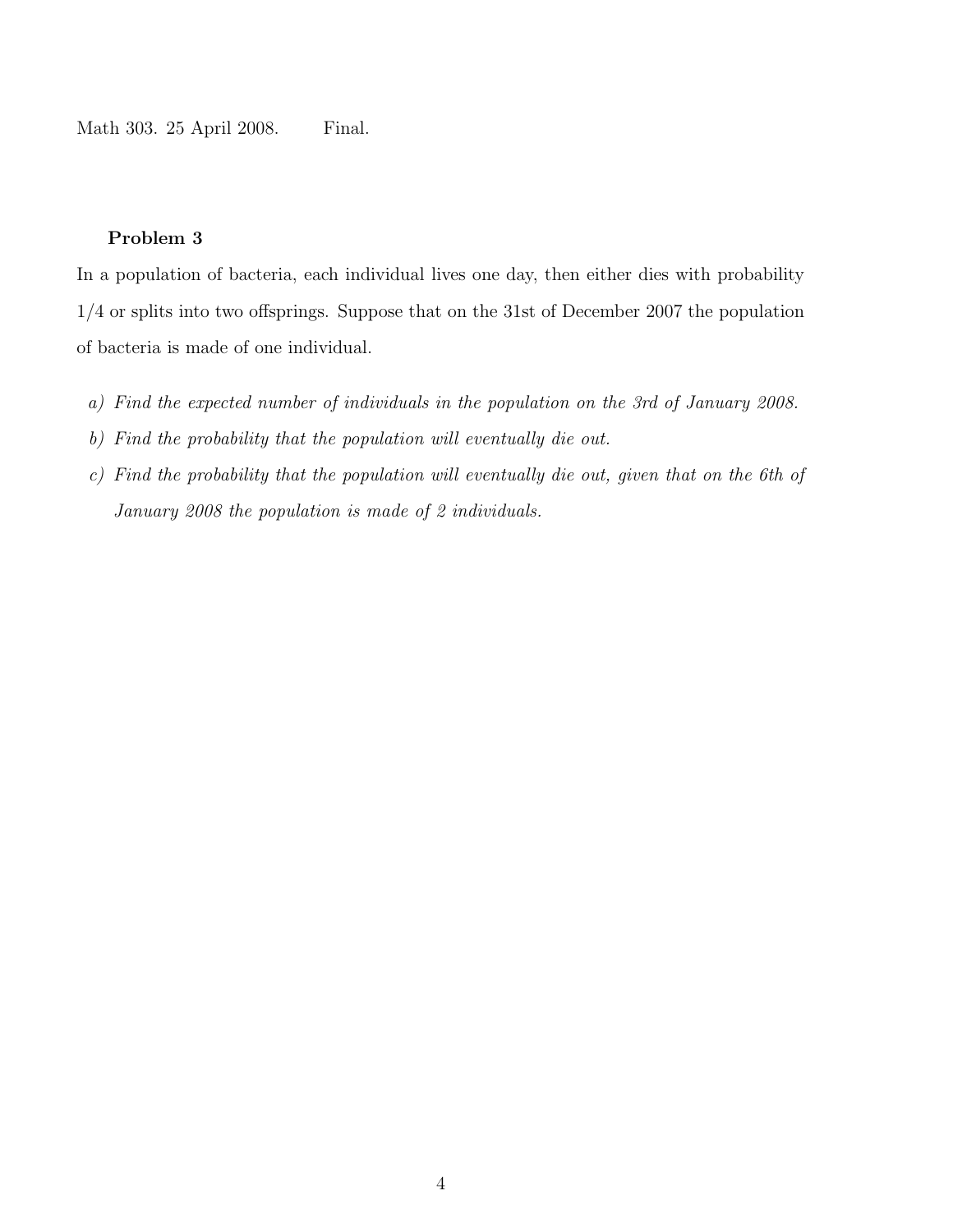#### Problem 4

The service-times of server  $S_1$  and server  $S_2$  are random variables with exponential distribution and rates  $\lambda_1$  and  $\lambda_2$  respectively. When the customer C arrives,  $S_1$  is working on customer A and  $S_2$  is working on B; therefore C has to wait until it is processed by the first server that becomes free.

- a) Compute the probability that  $B$  is still in service when the service for  $C$  has been completed.
- b) Compute the cumulative distribution function  $(c.d.f.)$  of the random time that C has to wait before being serviced.
- c) Compute the cumulative distribution function  $(c.d.f.)$  of the random time during which C is in service.
- d) Compute the expected time that C spends in the system (waiting for the service and being serviced).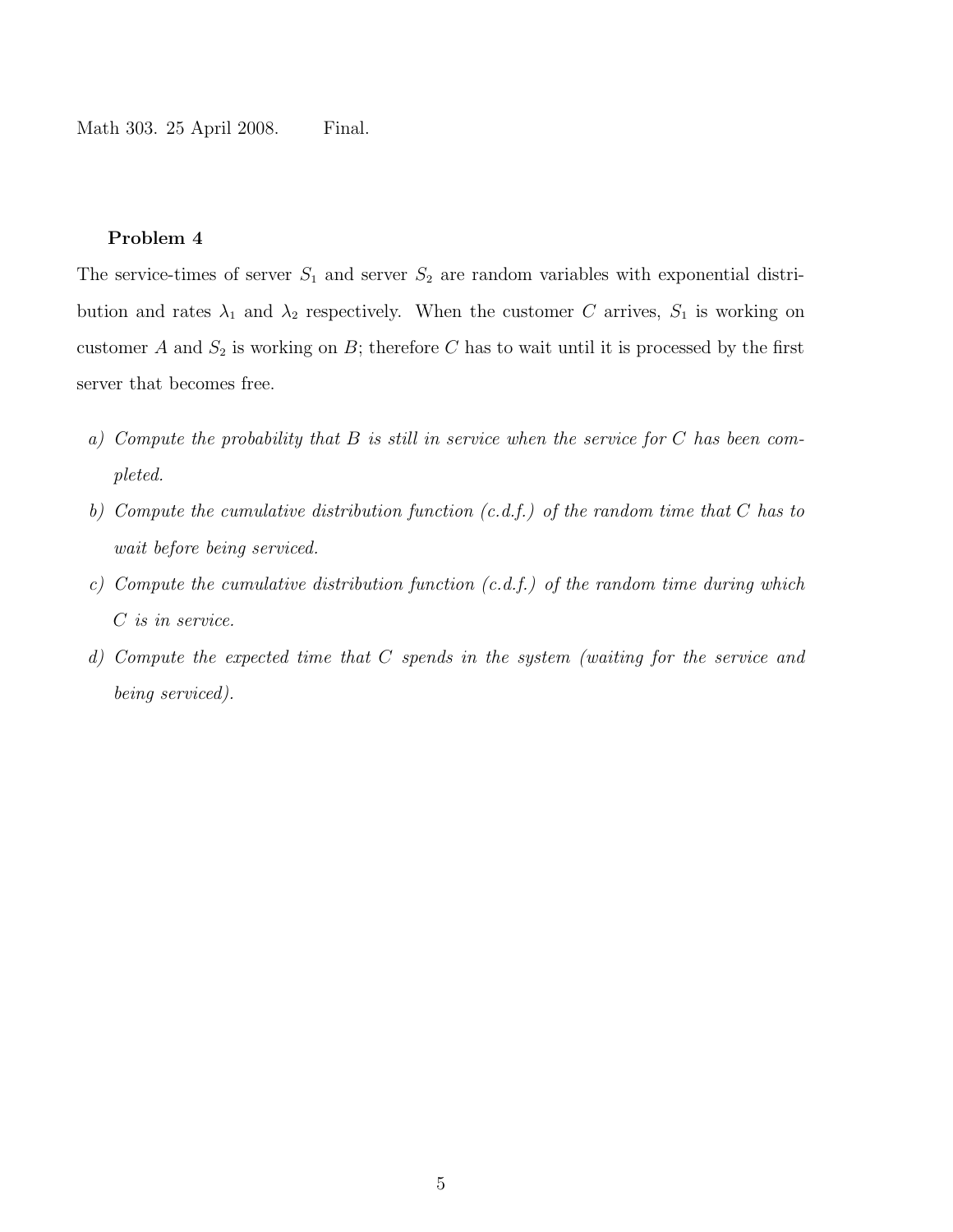#### Problem 5

The weather in Vancouver can be sunny, cloudy or rainy, and can change because of "troughs", elongated areas of low pressure. Suppose that the number of arrivals of troughs is a Poisson process with parameter  $\lambda = 1/3$ : with probability  $p = 1/3$  the trough is small, otherwise is large. Then we have:

- when it is sunny, the arrival of a small trough changes the weather into cloudy; the arrival of a large trough into rainy;
- when it is cloudy, the arrival of any kind of trough changes the weather into rainy; but if there is no arrival by time T, exponential random variable of rate  $\mu = 2/9$ , the weather becomes sunny;
- when it is rainy, there is no new trough (the pressure is already low), and after a time  $T_2$ , exponential random variable with rate  $v_2 = 1/6$ , the weather becomes sunny.

Let  $X(t)$  be the state of the weather at time t:  $\{X(t)\}\$ is a continuous time Markov chain.

- a) Find the parameters of the embedded Markov chain for  $\{X(t)\}\$  (state space, probability of transition in one jump, rates of the waiting times).
- b) Compute the long time proportion of time that it is rainy.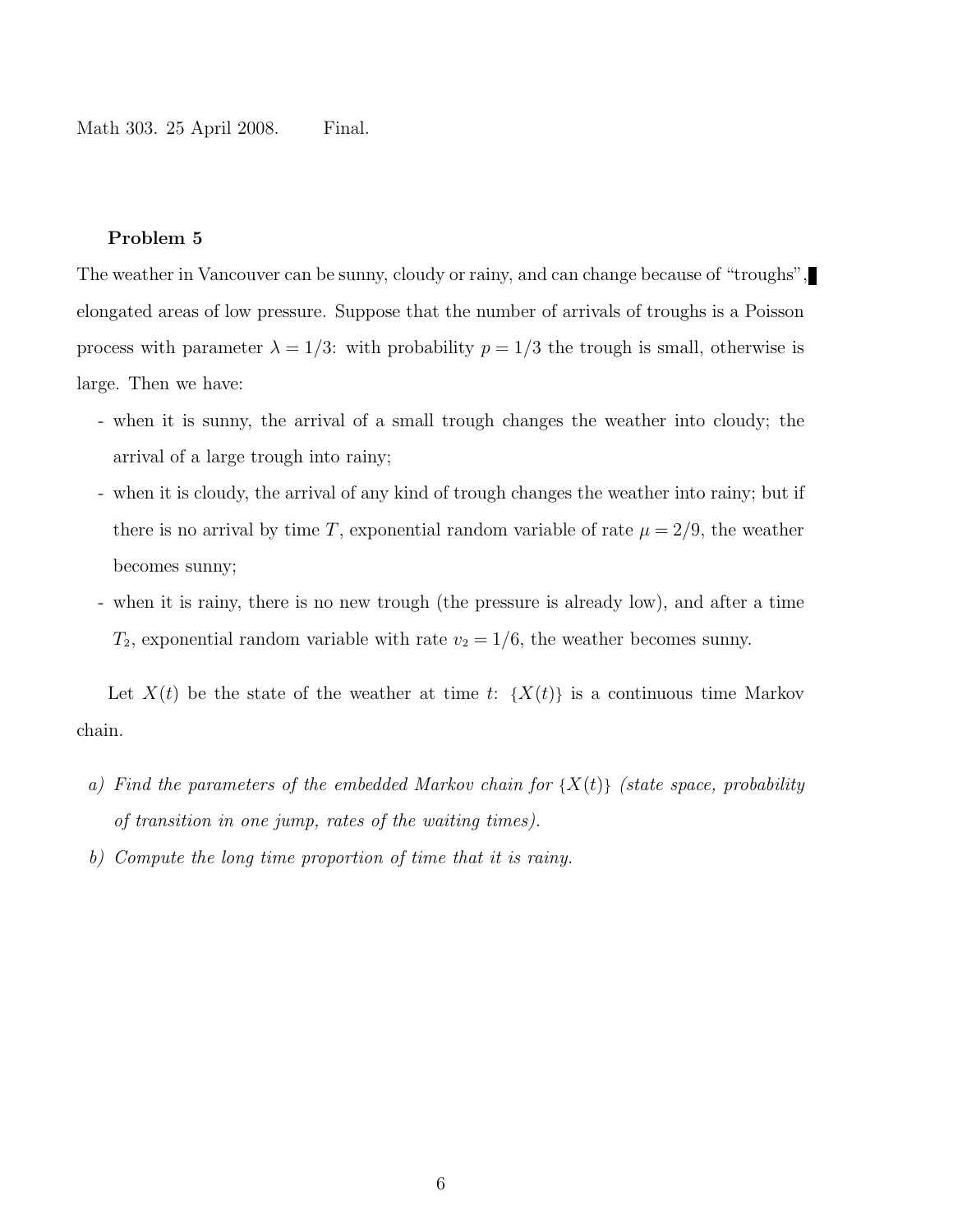#### Problem 6

A shop is open to the customers from 9am to 7pm. The number of arrivals of women is a Poisson process with an average of 10 per hour; and the number of arrivals of men is an independent Poisson process with an average of 8 per hour.

- a) Compute the probability that the first two customers arriving after 10am are women.
- b) Find the probability mass function of the number of customers (men or women) that arrive between 9am and 10am.